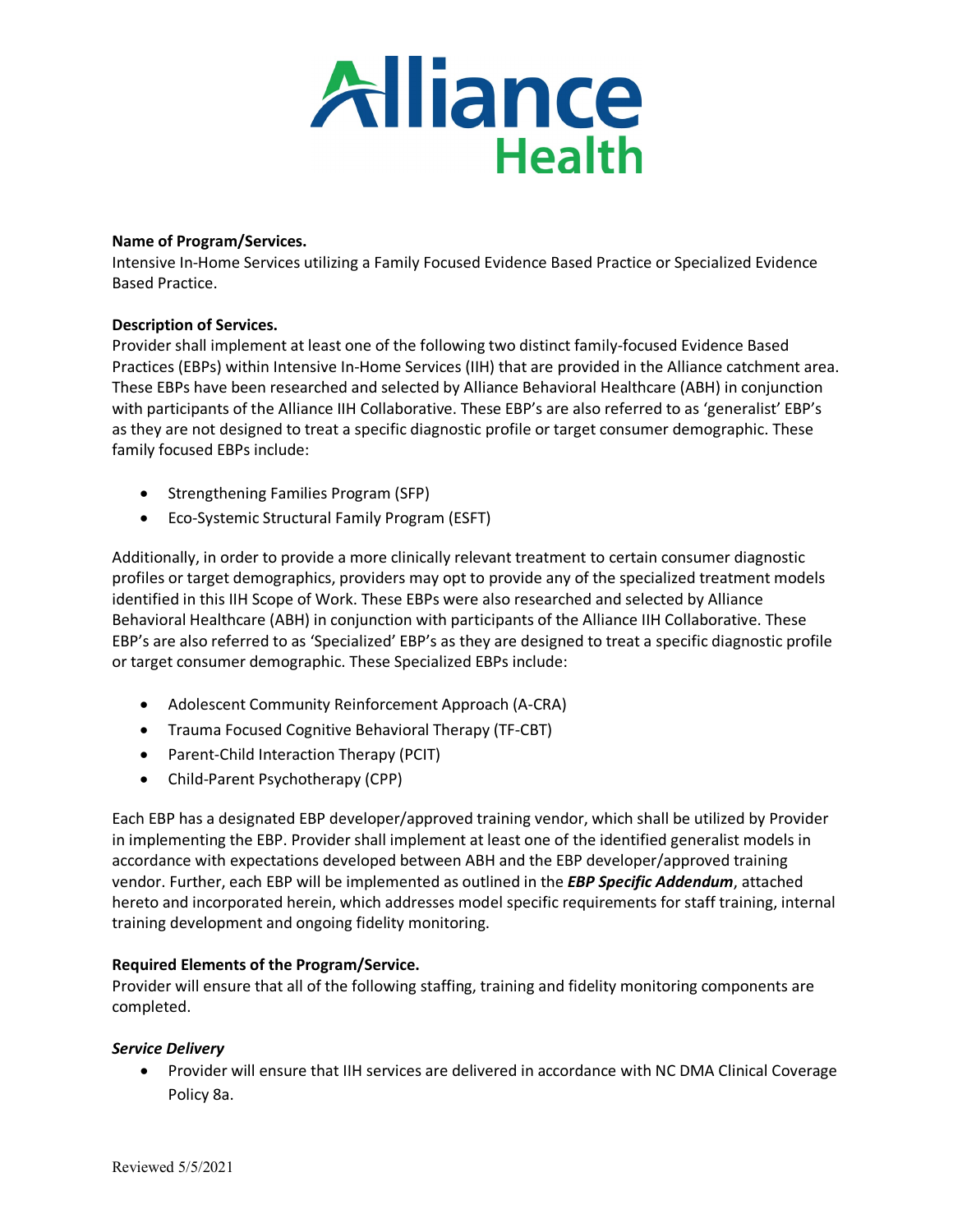

• Provider will ensure that each consumer served in IIH receives weekly family oriented sessions commensurate with the family-focused EBP, at a minimum of 1 per week. Family oriented sessions must involve both the caregiver(s) and the identified consumer. Family oriented sessions may include additional family members as clinically appropriate.

# *General Staffing*

- Provider will ensure IIH team staffing structure is in accordance with NC DMA Clinical Coverage Policy 8a, including, but not limited to staff credentials, experience, training and consumer/staff ratios.
- IIH Team Roster and Team Reporting
	- o Provider will maintain an up-to-date roster of IIH team members.
	- o Provider will submit the IIH Team Roster to Alliance upon request, and as outlined in the *Reporting Requirements* section of this SOW.
	- o Provider shall include names, credentials and contact information of each IIH team member that will provide services to the consumer in any SAR for IIH.
- Provider will adhere to the FTE requirements in NC DMA Clinical Coverage Policy 8a ;
	- $\circ$  Each team may have no more than two, .5 FTE staff to meet each required FTE position,
	- o IIH Teams may be comprised of no more than 5 staff total ;
	- $\circ$  Each IIH position that is staffed with a .5 FTE team member must have a matching .5 FTE team member in order to meet the 1 FTE requirement ;
	- $\circ$  IIH Staff that serve on an IIH Team in a .5 FTE capacity may only provide IIH services on one other IIH team, and that team member must also be in a .5 FTE capacity.
- Team Composition-
	- $\circ$  Provider will ensure that IIH teams are comprised of distinct staff. IIH team staff should not be counted towards the ratio of any other IIH team within the agency. Staff may only count towards the ratio of another IIH team if they are serving on each team in a .5 capacity.
	- $\circ$  IIH Team members are dedicated staff, available to respond in the community 24/7.
	- $\circ$  IIH Team Leads and/or team members cannot count towards the staffing ratio of any other enhanced benefit outlined in DMA Clinical Coverage Policy 8A, 8A1, 8A2, 8B, 8D1, 8D2, 8L, 8O and 8P.

### *In-House Trainers*

- Provider will have trained and maintain the minimum number of in-house trainers required by the *EBP Specific Addendum* at all times.
- In the event Provider loses one or more of their in-house trainers, causing the provider to have less than the required amount of internal trainers outlined in the *EBP Specific Addendum*, the provider will make arrangements with an approved training vendor to have an additional internal-trainer/s trained within 90 days of the staff separation.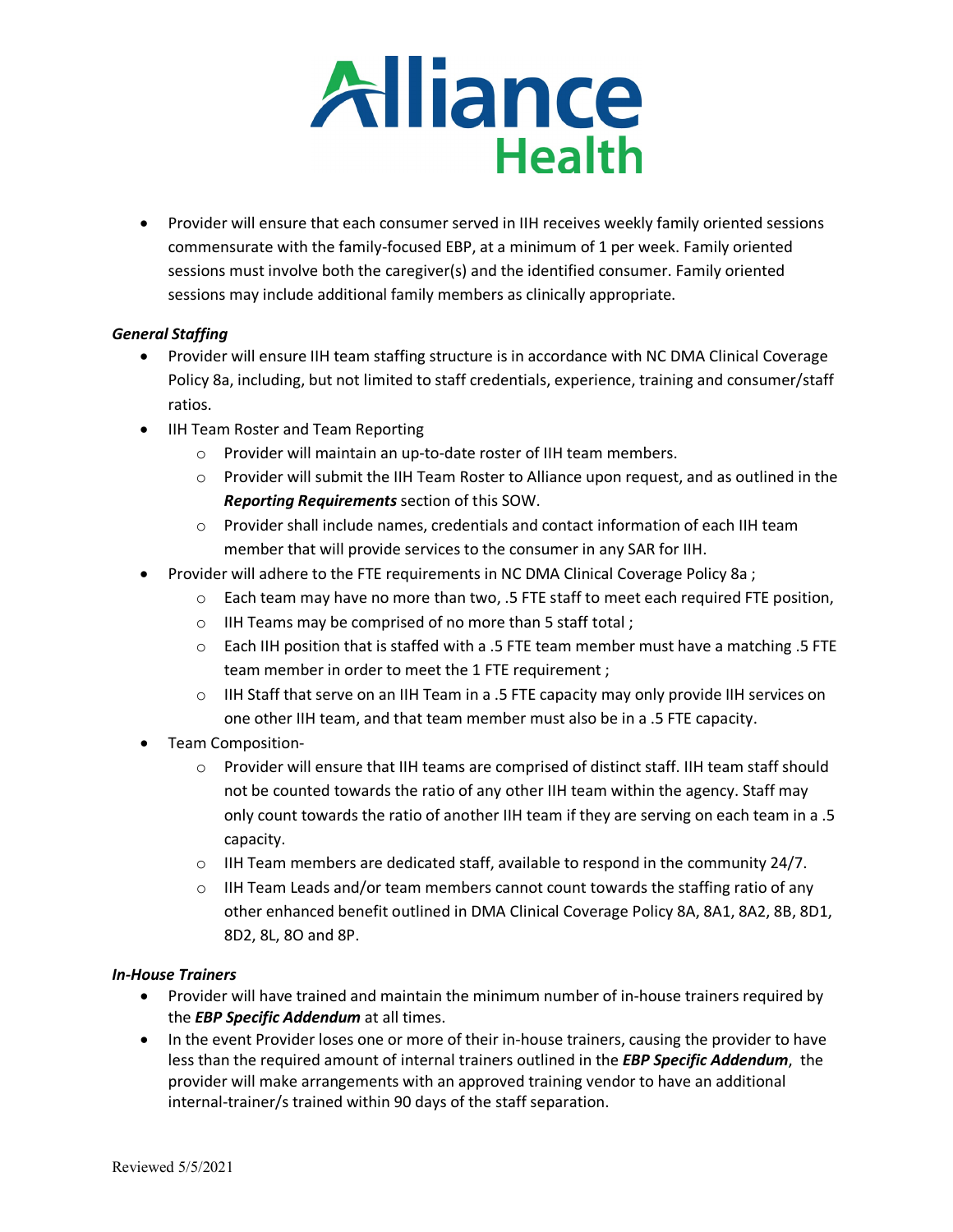

- Provider's in-house trainers will function as in-house partners with their selected EBP vendor by training other agency supervisors and IIHS Team Leads.
- Provider will use In-house Trainers to manage the agency's internal EBP training and fidelity monitoring programs.

# *Staff Training*

# **General Training Guidelines**

- External training will be conducted by the EBP developer or training vendor previously approved by Alliance Behavioral Healthcare.
- Internal training will be conducted by agency in-house trainers who meet the Internal Trainer criteria outlined in the *EBP Specific Addendum.*
- All staff delivering a generalist EBP will complete, at minimum training requirements specified in the *EBP Specific Addendum.* Staff may receive training either directly from the EBP training vendor or an approved internal agency trainer.

### *Fidelity Monitoring*

- Provider will participate in ongoing fidelity monitoring through a combination of internal and external monitoring of EBP fidelity.
- Internal Fidelity Monitoring will be conducted by staff trained in fidelity monitoring in accordance with the EBP Specific Addendum.
- External Fidelity Monitoring will be conducted by approved EBP vendors in accordance with the frequency and scope outlined in the EBP Specific Addendum.
- Provider will submit results of all external fidelity monitoring within 10 days of receiving the written report from the approved EBP vendor.

### **Target Population and Eligibility Criteria.**

*Target Population:* This service is intended for children and adolescents who, due to serious and chronic symptoms of an emotional, behavioral, or substance use disorder, are unable to remain stable in the community without intensive interventions. The parent or caregiver must be an active participant in the treatment. The team provides individualized services that are developed in full partnership with the family.

### *Entrance Criteria:*

A beneficiary is eligible for this service when all of the criteria outlined in the Intensive In-Home Services Definition located in NC DMA Clinical Coverage Policy 8a are met:

- there is a mental health or substance use disorder diagnosis (as defined by the DSM-5, or any subsequent editions of this reference material), other than a sole diagnosis of intellectual and developmental disability;
- based on the current comprehensive clinical assessment, this service was indicated and outpatient treatment services were considered or previously attempted, but were found to be inappropriate or not effective;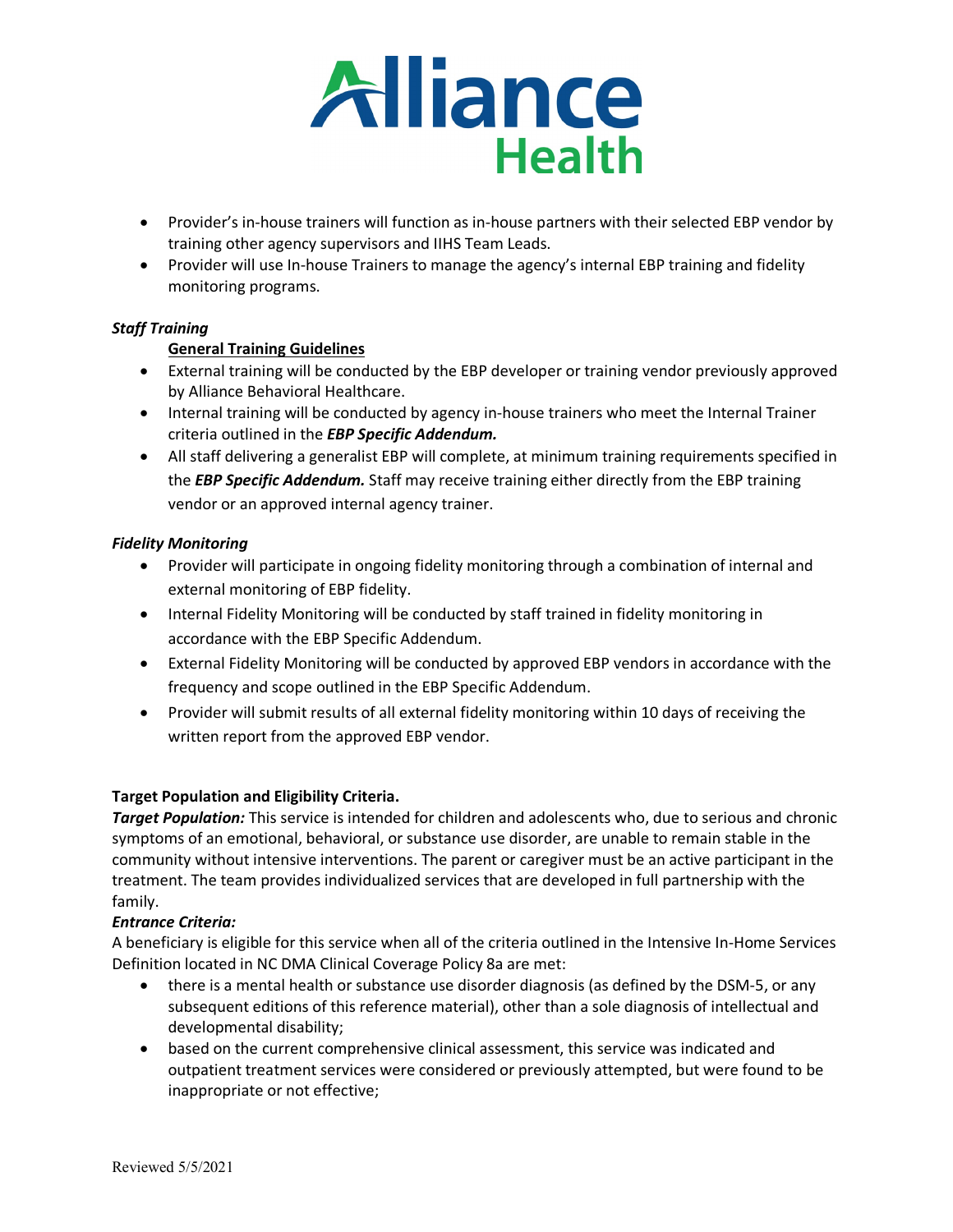

- the beneficiary has current or past history of symptoms or behaviors indicating the need for a crisis intervention as evidenced by suicidal or homicidal ideation, physical aggression toward others, self-injurious behavior, serious risk taking behavior (running away, sexual aggression, sexually reactive behavior, or substance use);
- the beneficiary's symptoms and behaviors are unmanageable at home, school, or in other community settings due to the deterioration of the beneficiary's mental health or substance use disorder condition, requiring intensive, coordinated clinical interventions;
- the beneficiary is at imminent risk of out-of-home placement based on the beneficiary's current mental health or substance use disorder clinical symptomatology, or is currently in an out-ofhome placement and a return home is imminent; and
- there is no evidence to support that alternative interventions would be equally or more effective, based on North Carolina community practice standards (Best Practice Guidelines of the American Academy of Child and Adolescent Psychiatry, American Psychiatric Association, American Society of Addiction Medicine).

# *Continued Service Criteria*

The beneficiary is eligible to continue this service if the desired outcome or level of functioning has not been restored, improved, or sustained over the time frame outlined in the beneficiary's PCP; or the beneficiary continues to be at risk for out-of-home placement, based on current clinical assessment, history, and the tenuous nature of the functional gains and one of the following applies:

- The beneficiary has achieved current PCP goals, and additional goals are indicated as evidenced by documented symptoms;
- The beneficiary is making satisfactory progress toward meeting goals and there is documentation that supports that continuation of this service will be effective in addressing the goals outlined in the PCP;
- The beneficiary is making some progress, but the specific interventions in the PCP need to be modified so that greater gains, which are consistent with the beneficiary's premorbid level of functioning, are possible; or
- The beneficiary fails to make progress, or demonstrates regression, in meeting goals through the interventions outlined in the PCP. The beneficiary's diagnosis should be reassessed to identify any unrecognized co-occurring disorders, and interventions or treatment recommendations shall be revised based on the findings. This includes consideration of alternative or additional services.

# **Discharge Criteria.**

The beneficiary meets the criteria for discharge if any one of the following applies:

- The beneficiary has achieved goals and is no longer in need of IIH services;
- The beneficiary's level of functioning has improved with respect to the goals outlined in the PCP, inclusive of a transition plan to step down to a lower level of care;
- The beneficiary is not making progress or is regressing, and all reasonable strategies and interventions have been exhausted, indicating a need for more intensive services;
- The beneficiary or legally responsible person no longer wishes to receive IIH services; or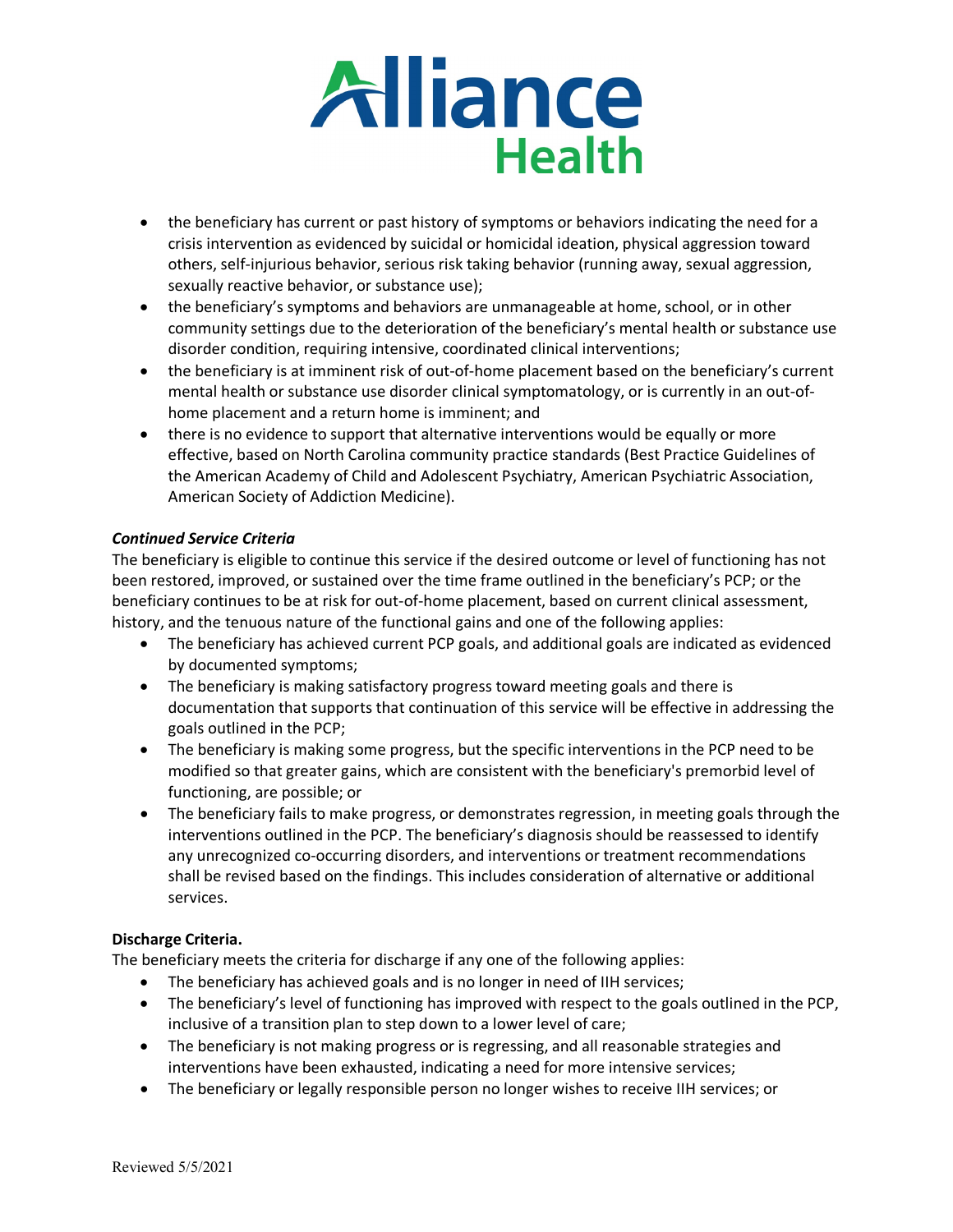

• The beneficiary, based on presentation and failure to show improvement despite modifications in the PCP, requires a more appropriate best practice treatment modality based on North Carolina community practice standards (for example, National Institute of Drug Abuse, American Psychiatric Association).

# **Required Outcomes.**

At Discharge (for youth who received at least 90 days of service and at least 24 contacts):

• 80% of youth are discharged home with family or are living independently.

Six and 12 Months Post Discharge (for youth who received at least 90 days of service and at least 24 contacts):

- 80% of youth remain home with family or are living independently;
- Out-of-home placement:
	- o Less than 10% of youth have been placed in residential treatment;
	- o Less than 5% have had a psychiatric hospitalization;

### **Reporting Requirements.**

Provider will prepare and submit a report with fidelity monitoring measures on an annual basis (within 10 days of receipt of the provider's External Fidelity Monitoring Report) to Alliance's Provider Network Evaluation unit [\(PNDProviderReports@alliancebhc.org\)](mailto:PNDProviderReports@alliancebhc.org).

Provider will submit the IIH Team Roster to Alliance upon request, and in an electronic report via email at IIHRosters@alliancebhc.org and to the assigned Provider Network Development Specialist. Reports are due the 10th of the month following the end of the quarter and will begin based on contract effective date:

- Q1 October 10
- Q2 January 10
- Q3 April 10
- $Q4 July 10$

Provider understands that Alliance may share this information with other providers to clarify questions about team composition and staffing.

NCTOPPS: Contractor will meet requirements for submission of NC-TOPPS interviews in accordance with current NC-TOPPS Implementation Guidelines. Initial forms (or whichever form is expected based on the consumer's continuation of an episode of care) shall be completed and submitted at intake for every consumer. Update Forms should be completed for the consumer at 3 months, 6 months, 12 months and every 6 months after that from the date of admission that marked the beginning of the episode of care. Every effort should be made to complete these forms during face-to-face meetings with the consumer; however, NCTOPPS may be completed during a phone interview with the consumer. If NCTOPPS is completed during a face-to-face or phone interview, all sections of the form must be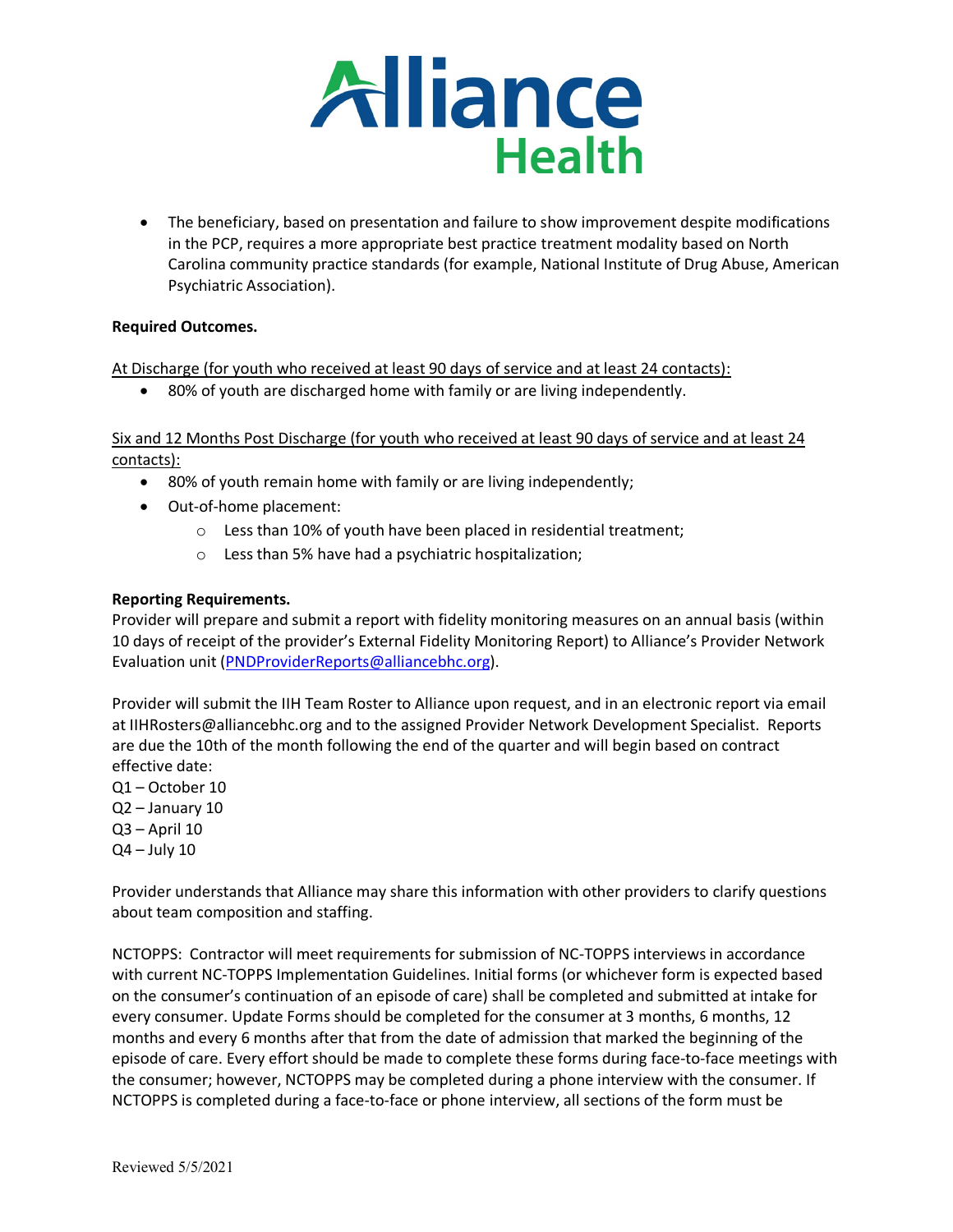

completed. If the consumer is unable to be scheduled for either a phone interview or a face-to-face meeting, NCTOPPS forms may be completed using a consumer record.

Alliance requires providers to develop a formal Quality Management program. Elements of that program include (1) developing measures to monitor fidelity to the required elements of the program as outlined above, (2) establishing internal performance standards for the delivery of the services for which provider has contracted, (3) collecting data related to the delivery of those services and fidelity to the chosen evidence-based practice model(s) used, and (4) creating reports measuring the provider's performance and adherence to required outcomes.

The Provider also will document its efforts to identify areas for improvement, implement Quality Improvement Projects (QIPs), and analyze the results of its quality-improvement efforts.

Upon Alliance's request, the Provider will submit all documentation related to its QM program and other quality-related activities.

### **Collaboration.**

- Provider shall work with Alliance, NC Department of Public Safety (Juvenile Justice & Adult Corrections), Department of Social Services, Community Service Providers, Public School System, and other stakeholders as appropriate to coordinate treatment with the program participant youth and their families.
- Provider is expected to adhere to System of Care values and principles in providing a personcentered, strength-based and recovery-focused environment.
- Provider will complete referral process for individuals requiring a different level of care by directly contacting the most appropriate provider/s and ensuring an appropriate and timely transfer is completed.
- Provider shall participate in ongoing communication with and Alliance Behavioral Healthcare via in-person attendance, by an agency representative, at 80% of IIH Collaborative meetings. Provider participation is necessary to identify and resolve barriers and issues, as well as report trends and outcomes.

### **Utilization Management.**

Services rendered shall be reimbursed on a **fee for service basis** for authorized services**.** Provider shall follow Alliance Behavioral Healthcare's Benefit Plans which can be found at www.alliancehealthplan.org and submit service authorization requests through the Alliance Claims System (ACS) provider portal.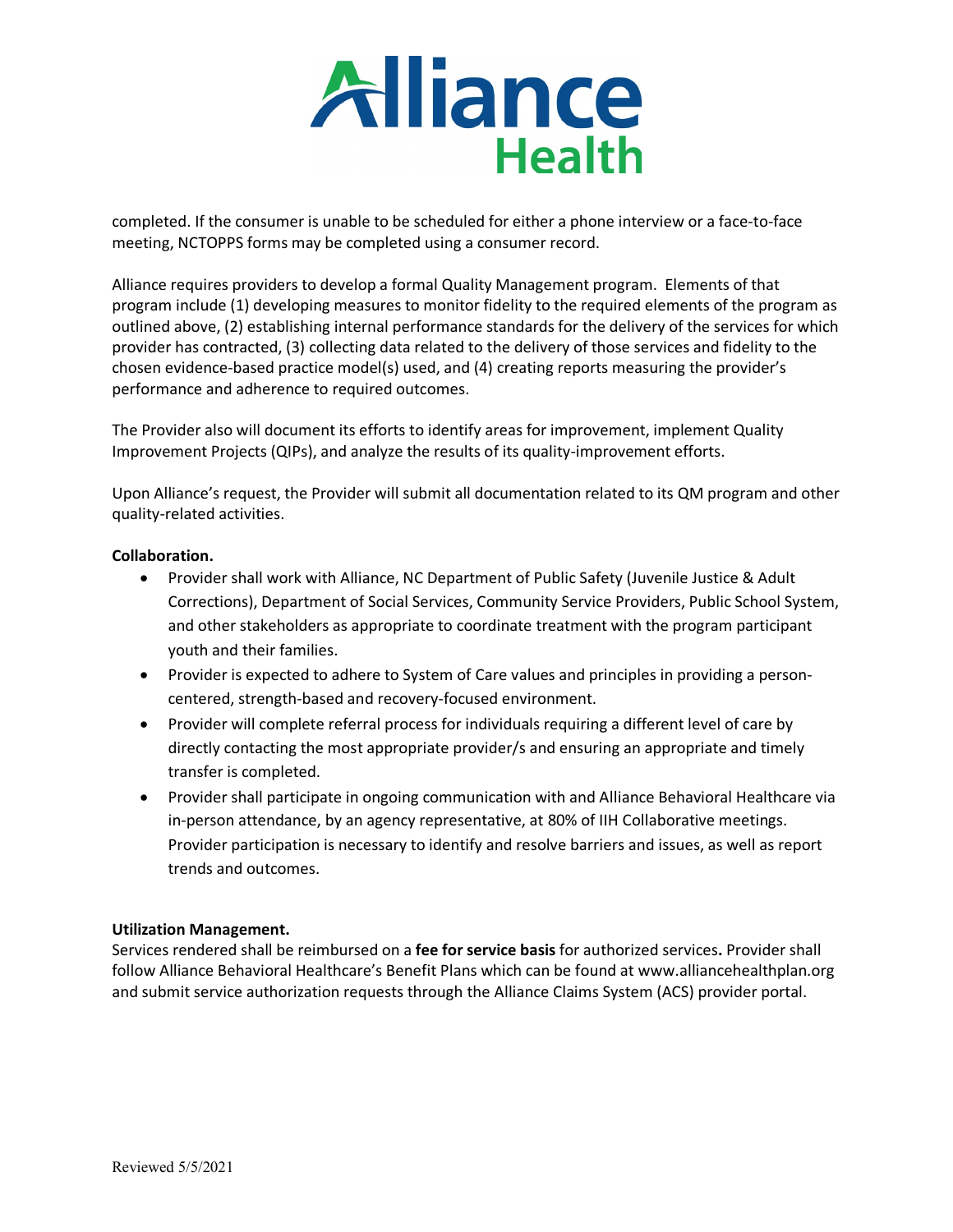

### *EBP Specific Addendum*

#### **Name of Program/Services.**

Strengthening Families Program for use within Intensive In-Home Services.

#### **Description of Services.**

The Strengthening Families Program (SFP) is an evidence based program designed to decrease delinquent behavior, including alcohol and drug use, in high-risk youth, while at the same time increasing their pro-social behavior, school attendance, and personal resilience. Research has demonstrated that the SFP program is also effective in reducing risk precursors for mental disorders by training parents in therapeutic parenting practices, training youth in positive life skills, and having them work together.

Alexander Youth Network will implement SFP in accordance with training and implementation plans sanctioned by Alliance Behavioral Healthcare in conjunction with Strengthening Families Program.

#### **Required Elements of the Program/Service:**

Provider will ensure that all of the following staffing, training and fidelity monitoring components are completed.

### *General Staffing*

• Provider will ensure IIHS team staffing structure is in accordance with NC DMA Clinical Coverage Policy 8a, including, but not limited to staff credentials, experience, training and consumer/staff ratios.

### *In-House Trainers*

- Provider will train 2 in-house trainers to provide training to agency IIH staff. In-house trainers will complete required training directly from SFP. In-house trainers will receive a certificate from SFP identifying them as approved to train other agency staff in the SFP 7-17 model.
- Provider will train and maintain at least 2 in-house trainers at all times. A combination of 2 in house trainers work as a training team, and agencies implementing SFP are expected to have at least one complete training team in order to train new staff. In the event that a provider loses one or both of their in-house trainers, the provider will make arrangements with SFP to have an additional internal-trainer/s trained within 90 days of the separation of their training team.
- Provider's in-house training teams will function as in-house partners with Strengthening Families Program staff by training other agency supervisors and IIHS staff. In-house Training teams will work with SFP staff as long as they are in this role.
- Provider will use In-house Training teams to manage the agency's internal SFP training and fidelity monitoring programs.

#### *Staff Training*

• External training will be conducted by the Strengthening Families Program (SFP) or SFP sanctioned trainers also approved by Alliance Behavioral Healthcare.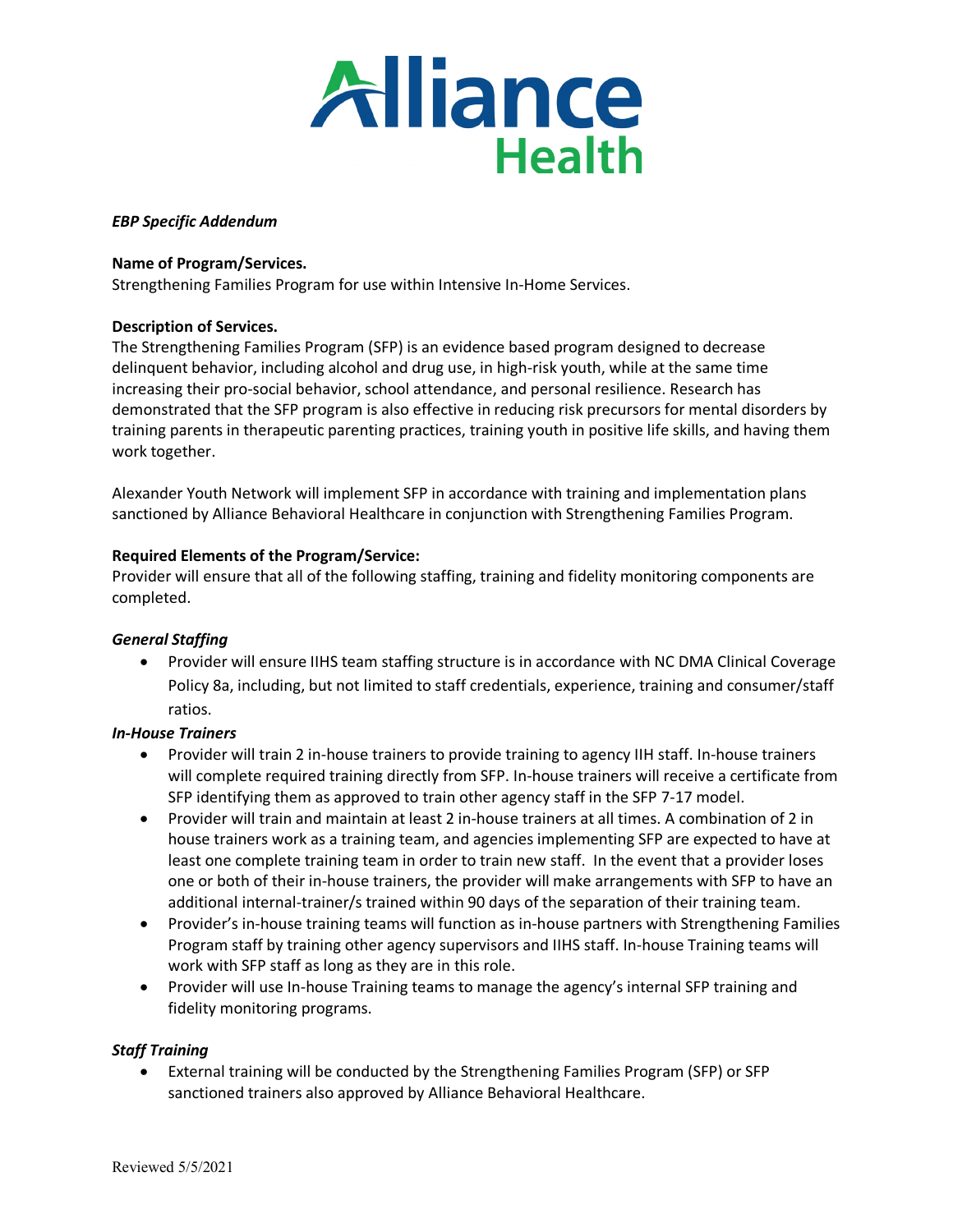

- In-house training will be conducted by SFP approved, in-house training teams. In-house training teams may only provide training to other staff employed or contracted within the same agency. In-house trainers may only serve as a trainer for one agency at a time, and may not provide training to multiple agencies at the same time.
- All staff delivering SFP via IIHS will receive at minimum, 24 hours of training directly from SFP or an SFP approved internal agency trainer. All staff will complete additional training requirements in accordance with the provider's contract with Strengthening Families Program.
- All staff implementing SFP are to have completed the SFP training requirements within the first 90 days of hire to provide this service. Trainings are conducted specifically for SFP 7-17 In-Home delivery with SFP DVD video clips. This trains Family Coaches in curriculum content, theory and delivery, mindfulness, and working with high-risk families.

# *Fidelity Monitoring*

- Provider will participate in ongoing fidelity monitoring through a combination of internal and external monitoring of EBP fidelity.
- Internal Fidelity Monitoring will be conducted by staff trained in fidelity monitoring in accordance with the EBP Specific Addendum.
- External Fidelity Monitoring will be conducted by approved EBP vendors in accordance with the frequency and scope outlined in the EBP Specific Addendum.
- Provider will submit results of all external fidelity monitoring within 10 days of receiving the written report from the approved EBP vendor.

### *EBP Specific Addendum*

### **Name of Program/Services.**

Trauma Focused Cognitive Behavioral Therapy (TF-CBT) for use within Intensive In-Home Services.

### **Description of Services.**

Trauma Focused Cognitive Behavioral Therapy (TF-CBT) is an evidence-based treatment for children and adolescents impacted by trauma, and their parents or caregivers. Research shows that TF-CBT successfully resolves a broad array of emotional and behavioral difficulties associated with single, multiple and complex trauma experiences.

Alexander Youth Network will implement TF-CBT in accordance with training and implementation plans sanctioned by Alliance Behavioral Healthcare in conjunction with NC Child Treatment Program (NC-CTP) or the TF-CBT National Therapist Certification Program (NTCP).

### **Required Elements of the Program/Service:**

Provider will ensure that all of the following staffing, training and fidelity monitoring components are completed.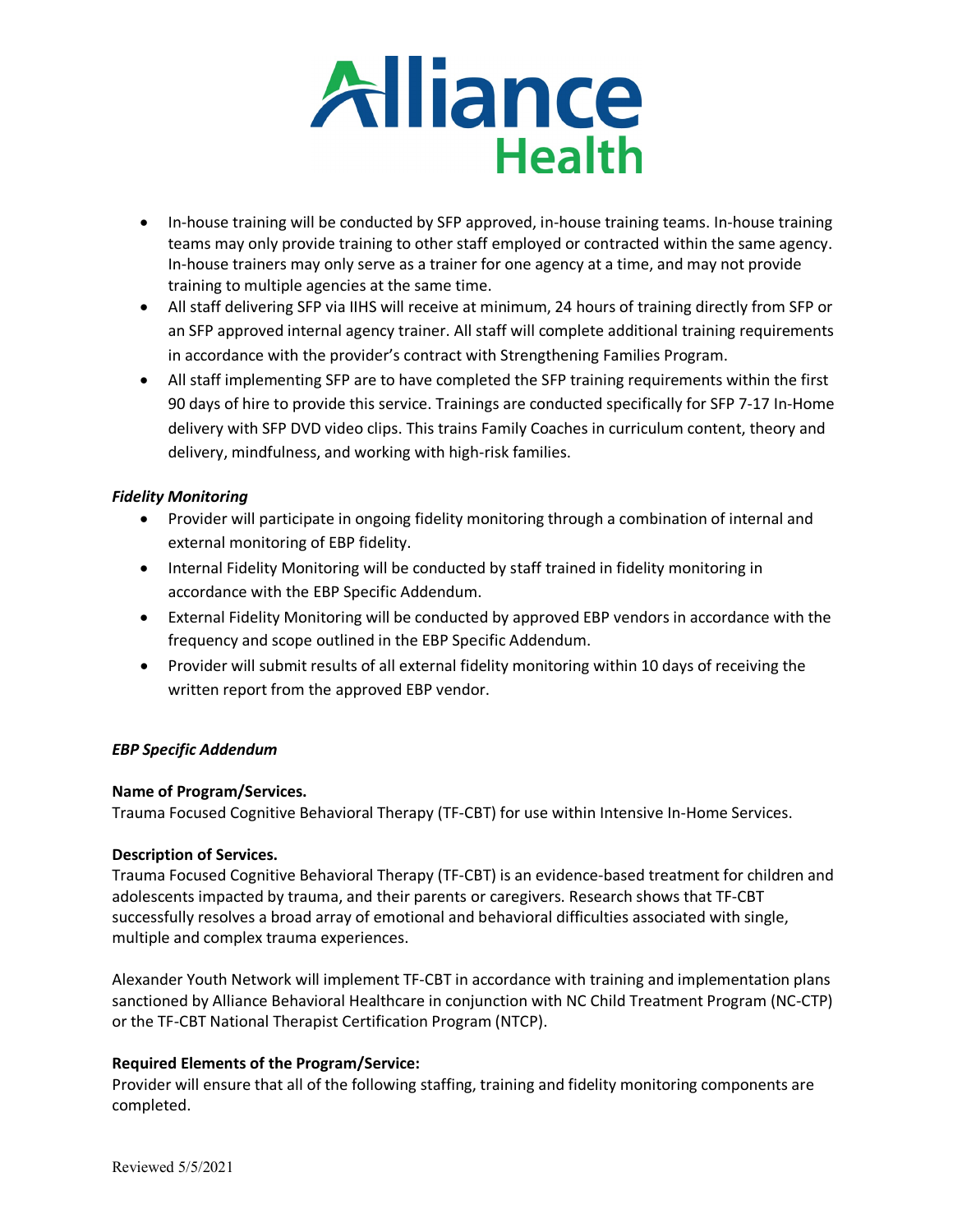

# *General Staffing*

- Provider will ensure IIHS team staffing structure is in accordance with NC DMA Clinical Coverage Policy 8a, including, but not limited to staff credentials, experience, training and consumer/staff ratios.
- Provider will maintain at least 1 staff who has completed, or is currently enrolled in/actively participating in a training track for agency leadership.

# *Staff Training*

# **General Training Guidelines**

• External training will be conducted by NC CTP or the TF-CBT National Therapist Certification Program.

### **Training through NC-CTP**

- IIH Team Leads delivering TF-CBT via IIH must be either currently enrolled and participating in NC CTP's TF-CBT training collaborative, or have previously completed the collaborative.
- All IIH Team Leads delivering TF-CBT must be listed on the Trauma-Focused Cognitive Behavioral Therapy Roster maintained and updated by NC CTP.

### **Training through TF-CBT National Therapist Certification Program**

- IIH Team Leads delivering TF-CBT via IIH must be either currently enrolled and participating in NC CTP's TF-CBT training collaborative, or have previously completed the collaborative.
- All IIH Team Leads delivering TF-CBT must be listed on the TF-CBT National Therapist Certification Program Roster maintained and updated by the TF-CBT National Therapist Certification Program.
	- o In lieu of being listed on the TF-CBT National Therapist Certification Program Roster, Alliance may accept an alternate primary source verification from the TF-CBT National Therapist Certification Program.

### *Fidelity Monitoring*

### **Training through NC-CTP**

- Provider will upload treatment data, in accordance with NC CTP requirements, into the North Carolina Performance and Outcomes Data Platform (NCPOP) for review.
- Provider will submit the results of the NCPOP reviews to Alliance Behavioral Healthcare within 10 days of receiving the results of any NCPOP reviews.

### **Training through TF-CBT National Therapist Certification Program**

• Provider will receive at minimum 1 fidelity review from TF-CBT National Therapist Certification Program prior to 6/30/18. Provider will submit the results of any fidelity reviews to Alliance Behavioral Healthcare within 10 days of receiving the results of the fidelity review.

OR

• Provider will participate in follow-up consultations and supervision with TF-CBT NTCP in accordance with the TF-CBT NTCP certification requirements. Provider will submit the results of